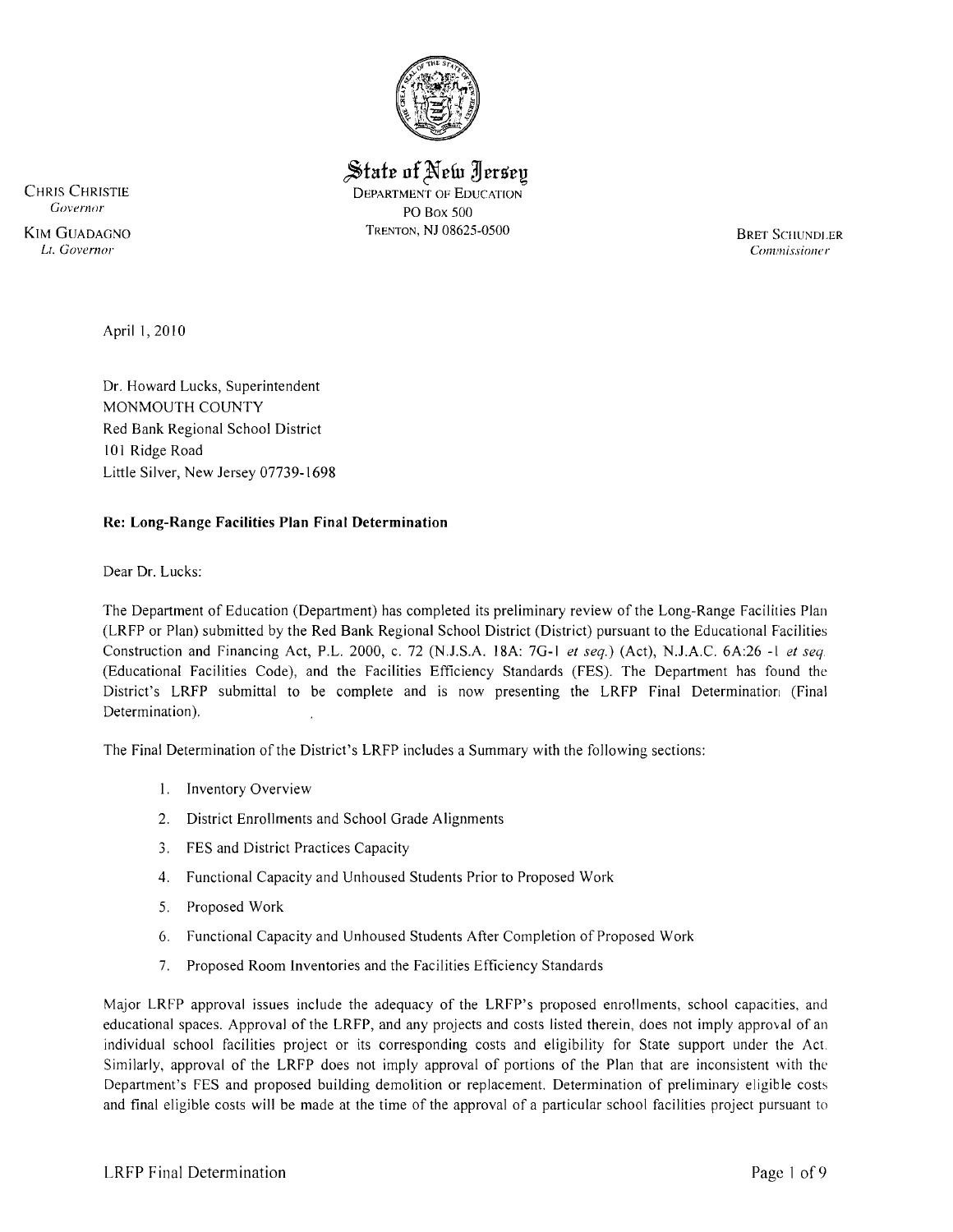N.J.S.A. 18A:7G-5. The District must submit a feasibility study as part of the school facilities project approval process, pursuant to N.J.S.A. 18A:70-7b, to support proposed building demolition or replacement. The feasibility study should demonstrate that a building might pose a risk to the safety of the occupants after rehabilitation or that rehabilitation is not cost-effective.

Following the approval of the LRFP, the District may submit an amendment to the approved LRFP for Department review. Unless and until an amendment to the LRFP is submitted to and approved by the Commissioner of the Department pursuant to NJ.S.A. 18A:7G-4(c), the approved LRFP shall remain in effect. The District may proceed with the implementation of school facilities projccts that are consistent with the approved LRFP whether or not the school facilities project contains square footage that may be ineligible for State support.

We trust that this document will adequately explain the Final Determination and allow the District to move forward with the initiation of projects within its LRFP. Please contact Tom Lakavitch at the Office of School Facilities at  $(609)$  943-5879 with any questions or concerns that you may have.

Sincerely,



Commissioner

#### Enclosure

c: Chief of Staff

Carol K. Morris, Monmouth County, Executive County Superintendent Bernard E. Piaia, Director, School Facilities, Office of the Chief of Staff Susan Kutner, Director, Policy and Planning, School Facilities, Office of the Chief of Staff Tom Lakavitch, County Manager, School Facilities, Office of the Chief of Staff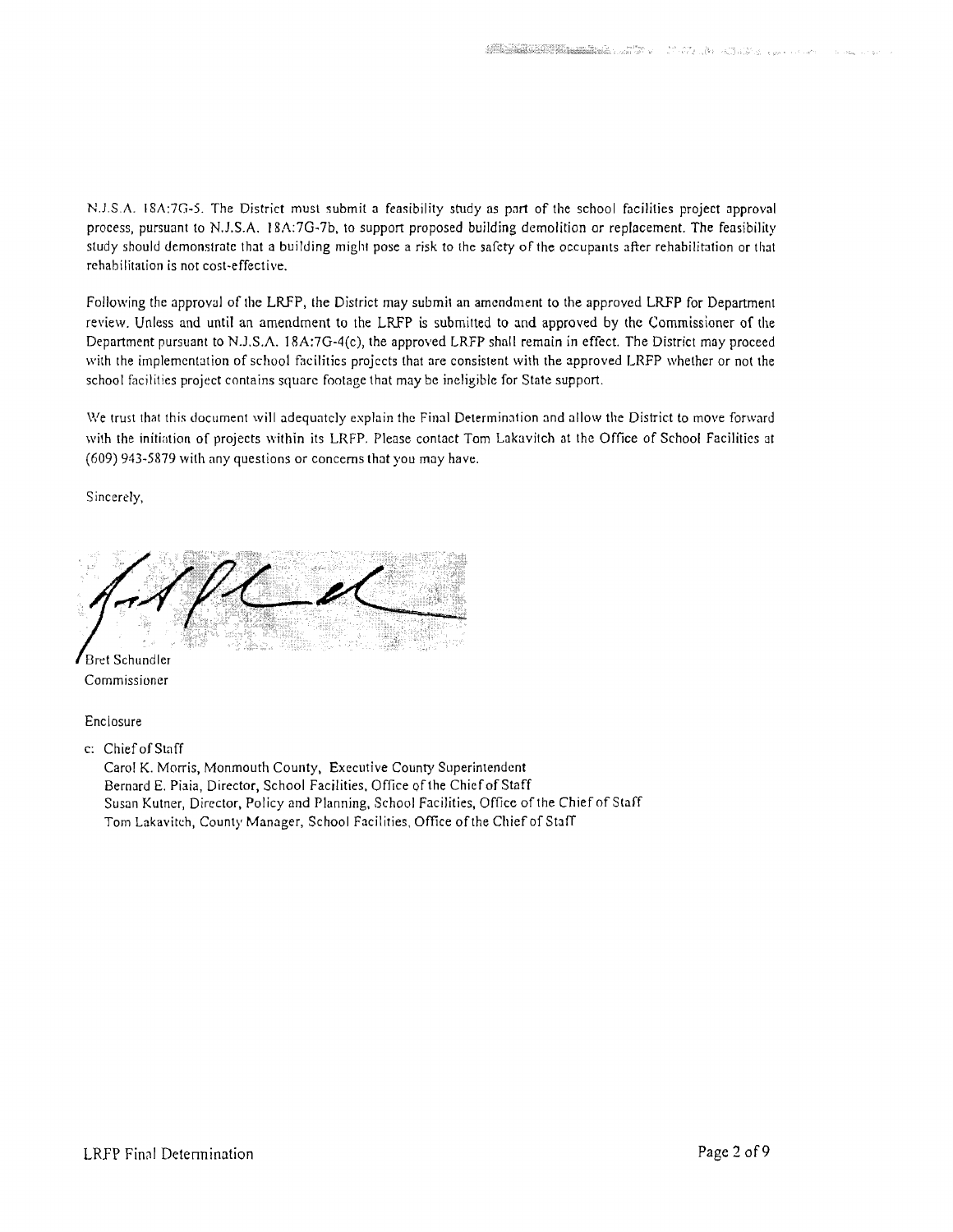#### LONG-RANGE FACILITIES PLAN

# **Final Determination Summary**

Red Bank Regional School District

The Department of Education (Department) has completed its review of the Long-Range Facilities Plan (LRFP or Plan) submitted by the Red Bank Regional School District (District) pursuant to the Educational Facilities Construction and Financing Act, P.L. 2000, c.72 (N.J.S.A. 18A".7G-1 *et seq.)* (Act), N.J.A.C. 6A:26-1 el seq. (Educational Facilities Code), and the Facilities Efficiency Standards (PES).

This is lhe Department's Final Determination Summary (Summary) of the LRFP. The Summary is based on the standards set forth in the Act, the Educational Facilities Code, the FES, District entered data in the LRFP and Project Applicalion and Tracking System (LRFP website), and District supplied supporting documentation. The Summary consists of seven sections. The referenced reports in *italic* text are standard LRFP reports available on the Department's LRFP website.

## 1. Inventory Overview

The District provides services for students in grades 9-12. The predominant existing school grade configuration is 9-12. The predominant proposed school grade configuration is 9-12. The District is classified as an "Under 55" district for funding purposes.

The District identified existing and proposed schools, sites, buildings, playgrounds, playfields, and parking lots in its LRFP. The total number of existing and proposed district-owned or leased schools, sites, and buildings are listed in Table I. A detailed description of each asset can be found in the LRFP website report titled *"Site Asset Inventory Report. "* 

|                                                      | Existing | Proposed |
|------------------------------------------------------|----------|----------|
| Sites:                                               |          |          |
| Total Number of Sites                                |          |          |
| Number of Sites with no Buildings                    |          |          |
| Number of Sites with no Instructional Buildings      |          |          |
| Schools and Buildings:                               |          |          |
| Total Number of Schools                              |          |          |
| Total Number of Instructional Buildings              |          |          |
| Total Number of Administrative and Utility Buildings |          |          |
| Total Number of Athletic Facilities                  |          | 2        |
| Total Number of Parking Facilities                   |          |          |
| Total Number of Temporary Facilities                 |          |          |

#### Table I: Inventory Summary

As directed by the Department, incomplete school facilities projects that have project approval from the Department are represented as "existing" in the Plan. District schools with incomplete approved projects that include new construction or the reconfiguration of existing program space are as follows:  $n/a$ .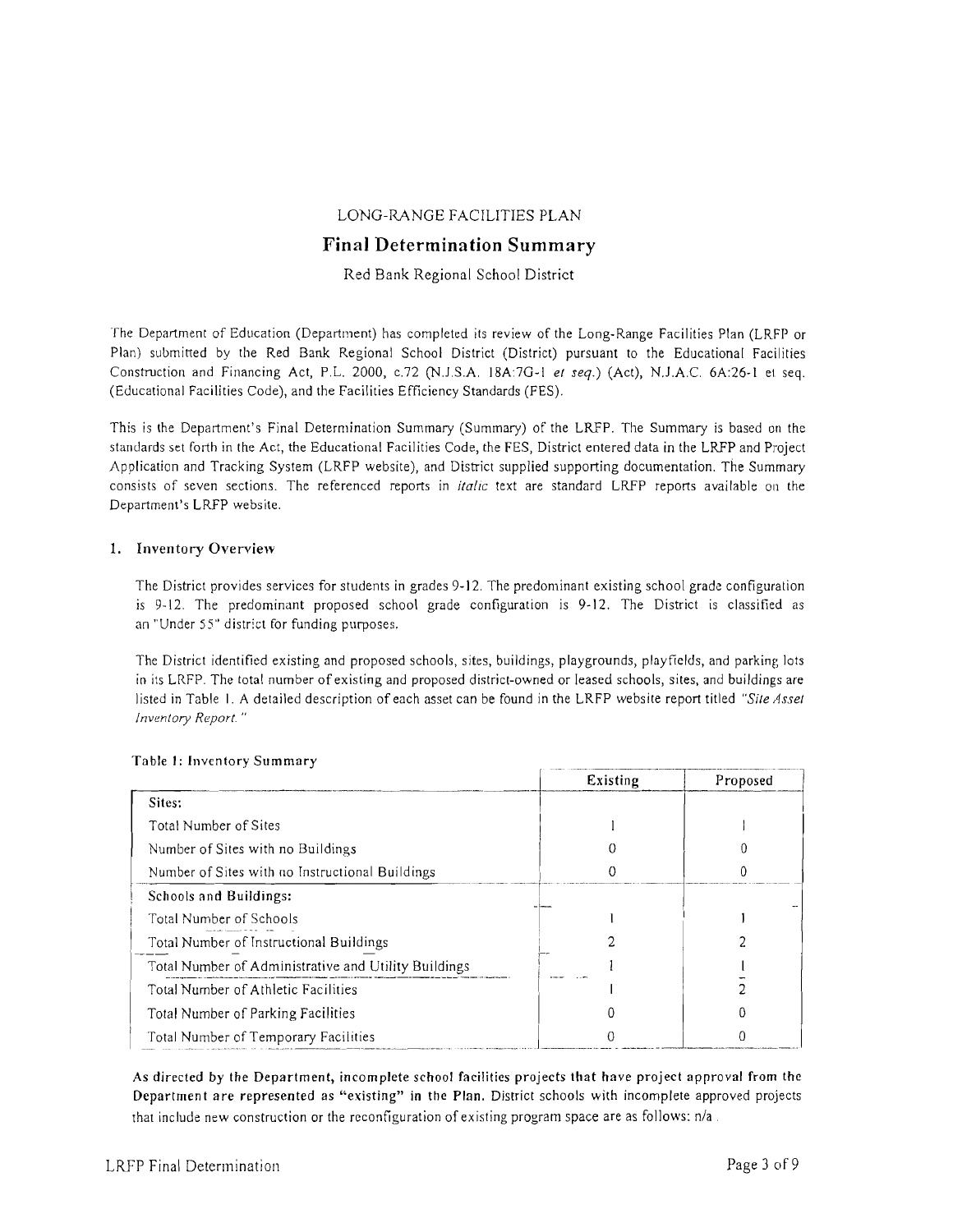Major conclusions are as follows:

- $\blacksquare$ The District is proposing to maintain the existing number of District-owned or leased sites.
- The District is proposing to maintain the existing number of District-owned or operated schools.
- The District is proposing to maintain the existing number of District-owned or leased instructional buildings. The District is proposing to maintain the existing number of District-owned or leased noninstructional buildings.

**FINDINGS** The Department has determined that the proposed inventory is adequate for review of the District's LRFP. However, the LRFP determination does not imply approval of an individual school facilities project listed within the LRFP. The District must submit individual project applications for project approval. If building demolition or replacement is proposed, the District must submit a feasibility study, pursuant to N.J.S.A. 18A:7G-7b, as part of the application for the specific school facilities project.

# **2. District Enrollments and School Grade Alignments**

The District determined the number of students. or "proposed enrollments," to be accommodated in the LRFP on a district-wide basis and in each school. The District's existing and proposed enrollments and the cohortsurvival projection provided by the Department on the LRFP website are listed in Table 2. Detailed information can be found in the LRFP website report titled *"Enrollment Projection Detail.* " Existing and proposed school enrollments and grade alignments can be found in the report titled *"Enrollment and School Grade Alignment. "* 

|                             | <b>Actual Enrollments</b><br>2008 | <b>District Proposed</b><br><b>Enrollments</b> | <b>Department's LRFP</b><br><b>Website Projection</b> |
|-----------------------------|-----------------------------------|------------------------------------------------|-------------------------------------------------------|
| Grades K-12:                |                                   |                                                |                                                       |
| Grades K-5, including SCSE  |                                   |                                                |                                                       |
| Grades 6-8, including SCSE  |                                   |                                                |                                                       |
| Grades 9-12, including SCSE | -14                               | 1.135                                          | 1.135                                                 |
| Totals K-12                 | 1.114                             | 1.135                                          | 1.135                                                 |
| Pre-Kindergarten:           |                                   |                                                |                                                       |
| Pre-Kindergarten, Age 3     |                                   |                                                |                                                       |
| Pre-Kindergarten, Age 4     |                                   |                                                |                                                       |
| Pre-Kindergarten, SCSE      |                                   |                                                |                                                       |

## **Table 2: Enrollment Comparison**

*"SCSI'''* 00 *Self-Contained Speciat EducatIOn* 

Major conclusions are as follows:

- $\blacksquare$ The District did not elect to use the Department's LRFP website projection. Supporting documentation was submitted to the Department as required to justify the proposed enrollments.
- The District is planning for increasing enrollments.
- The District is not an ECPA (Early Childhood Program Aid) District.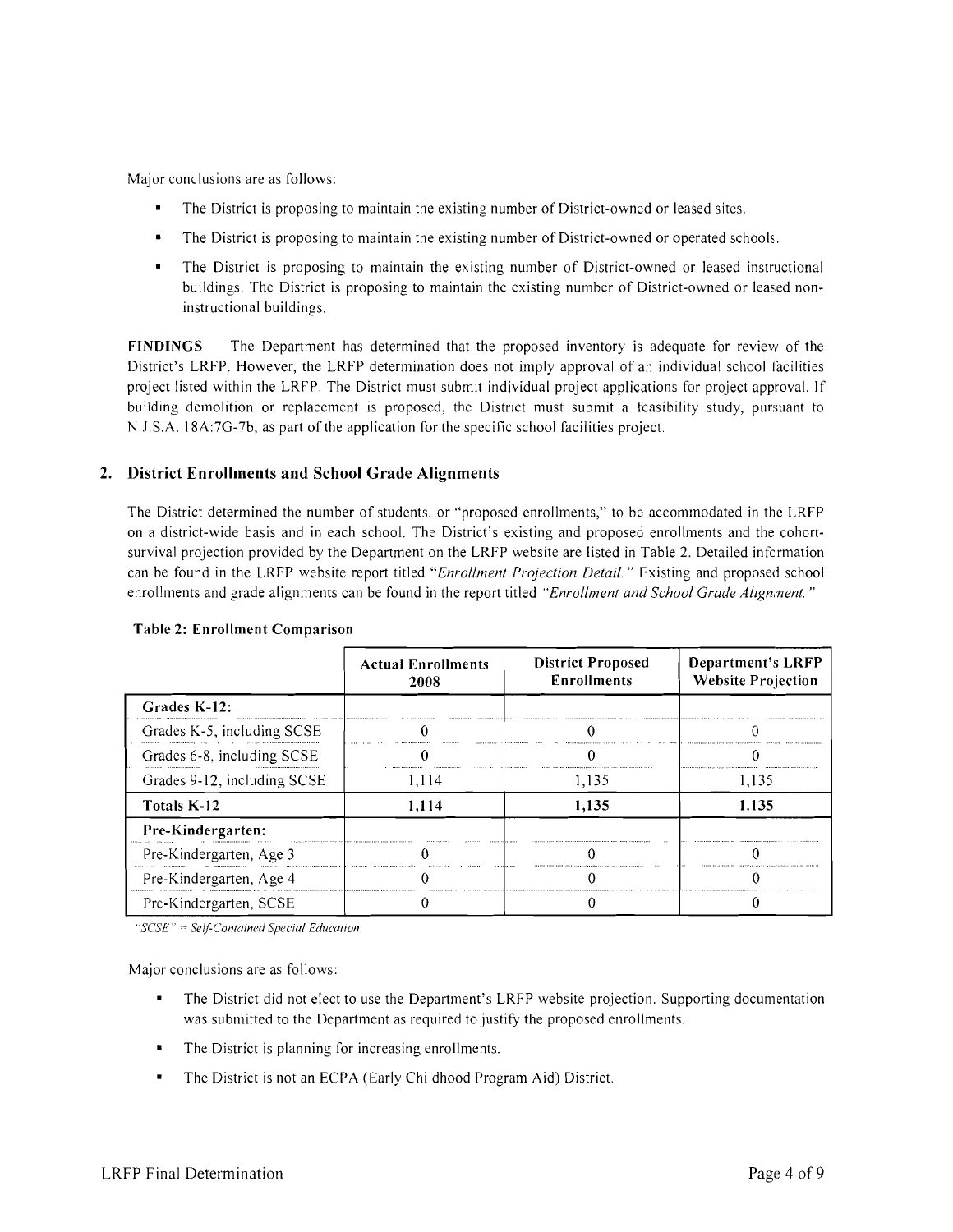FINDINGS The Department has determined that the District's proposed enrollments are supportable for review of the District's LRFP. The Department will require a current enrollment projection at the time an application for a school facilities project is submitted incorporating the District's most recent Fall Enrollment Report in order to verify that the LRFP's planned capacity is appropriate for the updated enrollments.

# 3. FES and District Practices Capacity

The proposed room inventories for each school were analyzed to determine whether the LRFP provides adequate capacity for the proposed enrollments. Two capacity calculation methods, called *"FES Capacity"* and *"District Practices Capacity,* " were used to assess existing and proposed school capacity in accordance with the FES and District program delivery practices. A third capacity calculation, called *"Functional Capacity, "*  determines Unhoused Students and potential State support for school facilities projects. Functional Capacity is analyzed in Section 5 of this Summary.

- *FES Capacity* only assigns capacity to pre-kindergarten *(if district-owned or operated)*, kindergarten, general, and self-contained special education classrooms. No other room types are considered to be capacity-generating. Class size is based on the FES and is prorated for classrooms that are sized smaller than FES classrooms. FES Capacity is most accurate for elementary schools, or schools with non-departmentalized programs, in which instruction is "homeroom" based. This capacity calculation may also be accurate for middle schools depending upon the program structure. However, this method usually significantly understates available high school capacity since specialized spaces that are typically provided in lieu of general classrooms are not included in the capacity calculations.
- *District Practices Capacity* allows the District to include specialized room types in the capacity calculations and adjust class size to reflect actual practices. This calculation is used to review capacity and enrollment coordination in middle and high schools.

A capacity utilization factor in accordance with the FES is included in both capacity calculations. A 90% capacity utilization rate is applied to classrooms serving grades K-8. An 85% capacity utilization rate is applied to classrooms serving grades 9-12. No capacity utilization factor is applied to preschool classrooms.

Table 3 provides a summary of existing and proposed district-wide capacities. Detailed information can bc found in the LRFP website report titled *"FES and District Practices Capacity. "* 

|                                          | <b>Total FES Capacity</b>        | <b>Total District Practices Capacity</b> |
|------------------------------------------|----------------------------------|------------------------------------------|
| $(A)$ Proposed Enrollments               | I.H6                             | 1.116                                    |
| (B) Existing Capacity                    | 765.00.                          | 1.002.15                                 |
| <i>*Existing Capacity Status (B)-(A)</i> | <br><br>1111214-014<br>$-351.00$ | $-11385$                                 |
| $(C)$ Proposed Capacity                  | 724.20                           | 98175                                    |
| Proposed Capacity Status (C)-(A)         | -39180                           | $-134.25$                                |

# Table 3: FES and District Practices Capacity Summary

\* *Positive numbers signify surplus capacity. negative numbers signify inadequate capacity. Negative values for Districi Practices capacity are acceptable if proposed enrollments do not exceed 100% capacity utilization.* 

Major conclusions are as follows:

• The District has appropriately coordinated proposed school capacities and enrollments in the LRFP.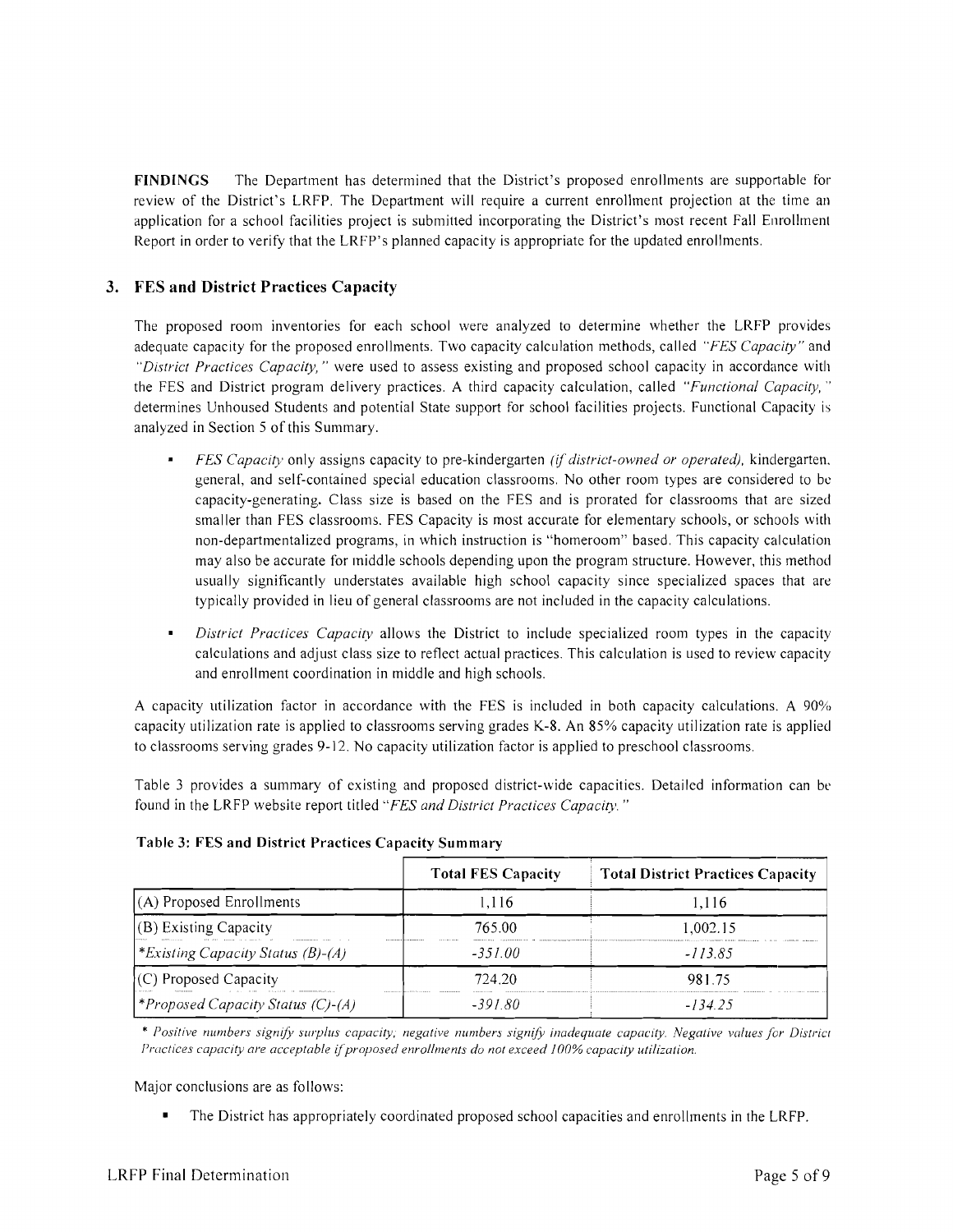• Adequate justification has been provided by the District if capacity for a school deviates from the proposed enrollments by more than 5%.

FINDINGS The Department has determined that the proposed District capacity, in accordance with the proposed enrollments, is adequate for review of the District's LRFP. The Department will require a current enrollment projection at the time an application for a school facilities project is submitted, incorporating the District's most recent Fall Enrollment Report, in order to verify that the LRFP's planned capacity meets the District's updated enrollments.

## 4. Functional Capacity and Unhoused Students Prior to Proposed Work

*Functional Capacity* was calculated and compared to the proposed enrollments to provide a preliminary estimate of Unhoused Students and new construction funding eligibility. Functional Capacity is the adjusted gross square footage of a school building *(total gross square feet minus excluded space)* divided by the minimum area allowance per Full-time Equivalent student for the grade level contained therein. Unhoused Students is the number of students projected to be enrolled in the District that exceeds the Functional Capacity of the District's schools pursuant to N.J.A.C. 6A:26-2.2(c).

*··Excluded Square Feet i* in the LRFP Functional Capacity calculation includes (1) square footage exceeding the FES for any pre-kindergarten, kindergarten, general education, or self-contained special education classroom: (2) grossing factor square footage *(corridors, stairs, mechanical rooms, etc.)* that exceeds the FES allowance. and (3) square feet proposed to be demolished or discontinued from use. Excluded square feet may be revised during the review process for individual school facilities projects.

Table 4 provides a preliminary assessment of Functional Capacity, Unhoused Students, and Estimated Maximum Approved Area for the various grade groups in accordance with the FES. Detailed information concerning the calculation and preliminary excluded square feet can be found in the LRFP website reports titled <sup>\*</sup> *Functional Capacity and Unhoused Students*" and "*Functional Capacity Excluded Square Feet.*"

|                                          |            | в          |                 |                |                          |
|------------------------------------------|------------|------------|-----------------|----------------|--------------------------|
|                                          |            | Estimated  |                 | D              | $E = C \times D$         |
|                                          | А          | Existing   | $C = A-B$       | Area           | <b>Estimated Maximum</b> |
|                                          | Proposed   | Functional | Unhoused        | Allowance      | Approved Area for        |
|                                          | Enrollment | Capacity   | <b>Students</b> | (gsf/students) | Unhoused Students        |
| Elementary $(K-5)^*$                     | 0.00       | 0.00       | 0.00            | 125.00         | 0.00                     |
| Middle $(6-8)$<br>and the complete state | 0.00       | 0.00       | 0.00            | 134.00         | 0.00                     |
| High $(9-12)$                            | 1,116      | 1,454.72   | 0.00            | 151.00         | 0.00                     |
| Totals K-12                              | 1,116      | 1.454.72   |                 |                |                          |

## Table 4: Functional Capacity and Unhoused Students Prior to Proposed Work

*\*Pre-kindergarten students are not included in the calculations.* 

Major conclusions are as follows:

The calculations for "Estimated Existing Functional Capacity" do not include school facilities projects that have been approved by the Department but were not under construction or complete at the time of Plan submission.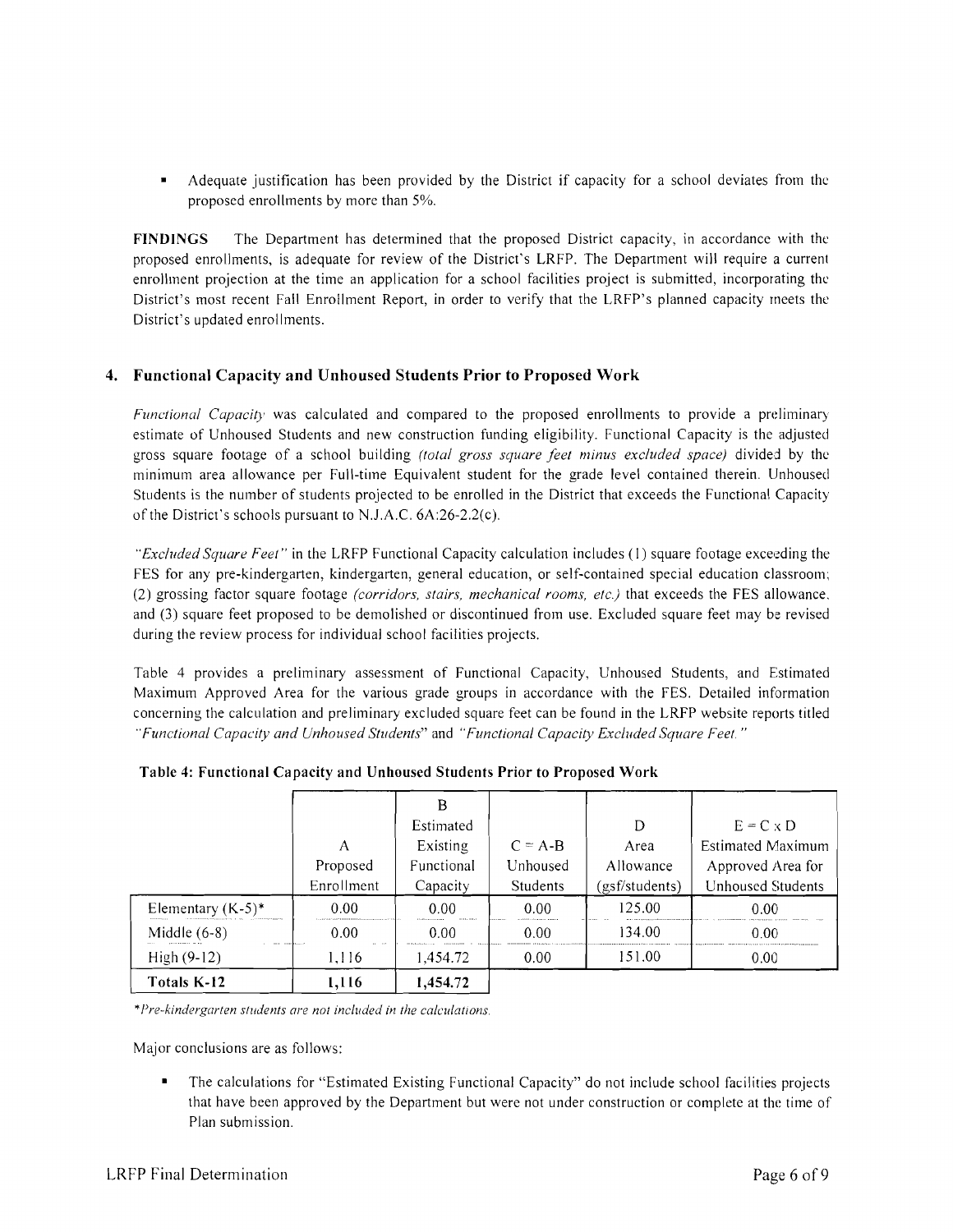- The District, based on the preliminary LRFP assessment, does not have Unhoused Students for the following FES grade groups: Grades 9-12.
- The District, based on the preliminary LRFP assessment, has Unhoused Students for the following FES grade groups: n/a.
- The District is not an ECPA district. Therefore, pre-kindergarten students are not included in the calculations. Unhoused pre-kindergarten self-contained special education students are eligible for State support. A determination of square footage eligible for State support will be made at the time an application for a specific school facilities project is submitted to the Department for review and approval.
- The District is not proposing to demolish or discontinue the use of existing District-owned instructional space. The Functional Capacity calculation excludes square feet proposed to be demolished or discontinued for the following FES grade groups: n/a.

**FINDINGS** Functional Capacity and Unhoused Students calculated in the LRFP are preliminary estimates. Justification for square footage in excess of the FES and the determination of additional excluded square feet, Preliminary Eligible Costs (PEC), and Final Eligible Costs (FEC) will be included in the review process for specific school facilities projects. A feasibility study undertaken by the District is required if building demolition or replacement is proposed per N.J.A.C. 6A:26-2.3(b)(10).

# **5. Proposed Work**

The District was instructed to review the condition of its facilities and sites and to propose corrective *"system"*  and *"inventory"* actions in its LRFP. *"System"* actions upgrade existing conditions without changing spatial configuration or size. Examples of system actions include new windows, finishes, and mechanical systems. *"Inventory"* actions address space problems by removing, adding, or altering sites, schools, buildings and rooms. Examples of inventory actions include building additions, the reconfiguration of existing walls, or changing room use.

Table *5* summarizes the type of work proposed in the District's LRFP for instructional buildings. Detailed information can be found in the LRFP website reports titled *"Site Asset Inventory," "LRFP Systems Actions Summary," and "LRFP Inventory Actions Summary"* 

| <b>Type of Work</b>                                                                                       | Work Included in LRFP |
|-----------------------------------------------------------------------------------------------------------|-----------------------|
| <b>System Upgrades</b>                                                                                    | ە /                   |
| <b>Inventory Changes</b><br><b></b>                                                                       |                       |
| Room Reassignment or Reconfiguration                                                                      |                       |
| <b>Building Addition</b><br><br><b>Elizabeth Announcement Communities</b>                                 |                       |
| New Building                                                                                              | . <b>.</b> .          |
| Partial or Whole Building Demolition or Discontinuation of Use<br>the concernations and concernations and |                       |
| New Site.                                                                                                 |                       |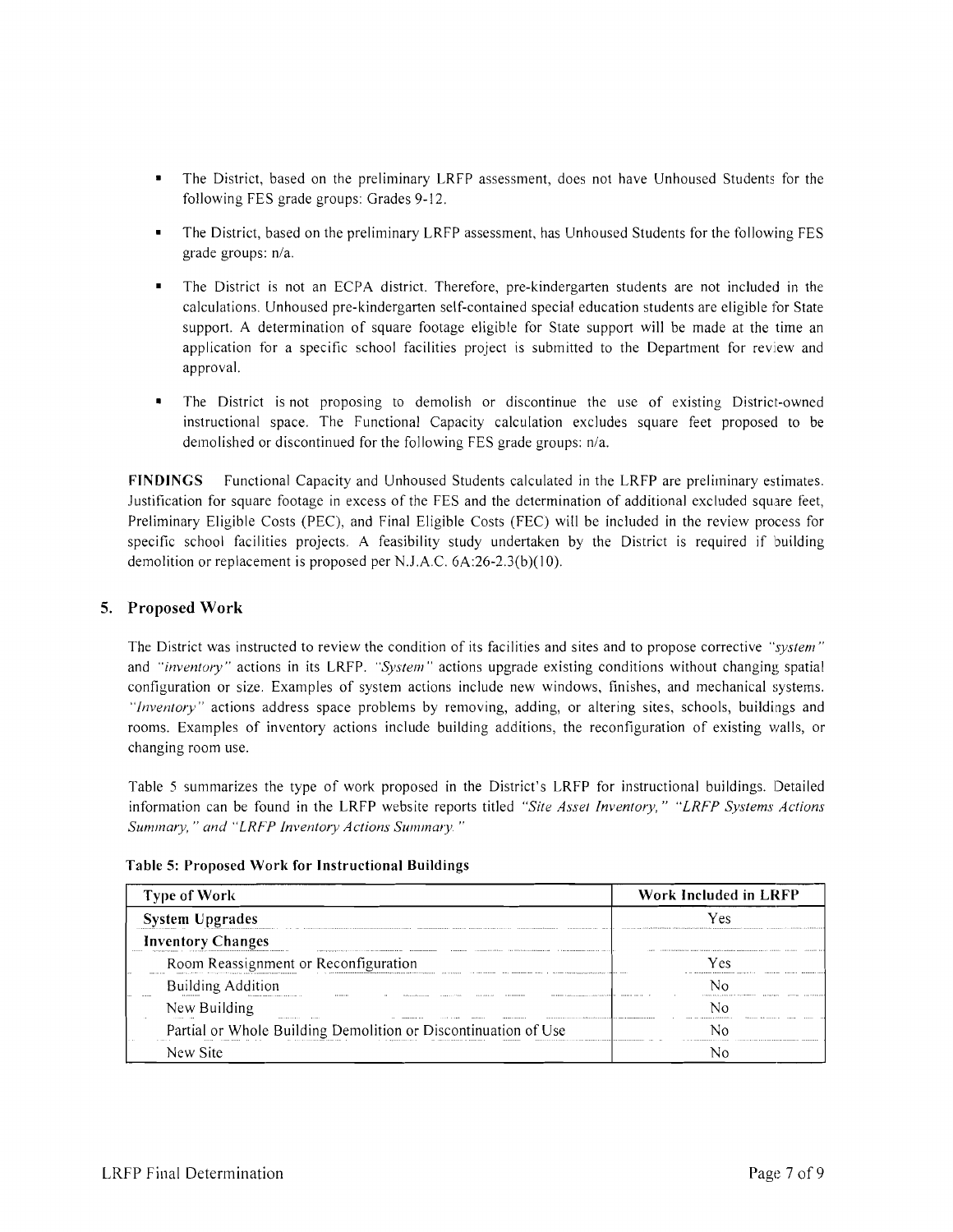Major conclusions are as follows:

- The District has proposed system upgrades in one or more instructional buildings.
- The District has proposed inventory changes, excluding new construction, in one or more instructional buildings.
- The District has not proposed new construction in lieu of rehabilitation in one or more instructional buildings.

Please note that costs represented in the LRFP are for capital planning purposes only. Estimated costs are not intended to represent preliminary eligible costs or final eligible costs of approved school facilities projects.

The Act (N.J.S.A. l8A:7G-7b) provides that all school facilities shall be deemed suitable for rehabilitation unless a pre-construction evaluation undertaken by the District demonstrates to the satisfaction of the Commissioner that the structure might pose a risk to the safety of the occupants even after rehabilitation or that rehabilitation is not cost-effective. Pursuant to N.J.A.C.  $6A:26-2.3(b)(10)$ , the Commissioner may identify school facilities for which new construction is proposed in lieu of rehabilitation for which it appears from the information presented that new construction is justified, provided, however, that for such school facilities so identified, the District must submit a feasibility study as part of the application for the specific school facilities project. The cost of each proposed building replacement is compared to the cost of additions or rehabilitation required to eliminate health and safety deficiencies and to achieve the District's programmatic model.

Facilities used for non-instructional or non-educational purposes are ineligible for State support under the Act. However, projects for such facilities shall be reviewed by the Department to determine whether they are consistent with the District's LRFP and whether the facility, if it is to house students (full or part time) conforms to educational adequacy requirements. These projects shall conform to all applicable statutes and regulations.

**FINDINGS** The Department has determined that the proposed work is adequate for review of the District's LRFP. However, Department approval of proposed work in the LRFP does not imply that the District may proceed with a school facilities project. The District must submit individual project applications with cost estimates for Department project approval. Both school facilities project approval and other capital project review require consistency with the District's approved LRFP.

# **6. Functional Capacity and Unhoused Students After Completion of Proposed Work**

The *Functional Capacity* of the District's schools *after* completion of the scope of work proposed in the LRFP was calculated to highlight any remaining Unhoused Students.

Table 6 provides a preliminary assessment of Unhoused Students and Estimated Remaining Maximum Area after completion of new construction proposed in the LRFP, if applicable. Detailed information concerning the calculation can be found in the website report titled *"Functional Capacity and Unhoused Students."*